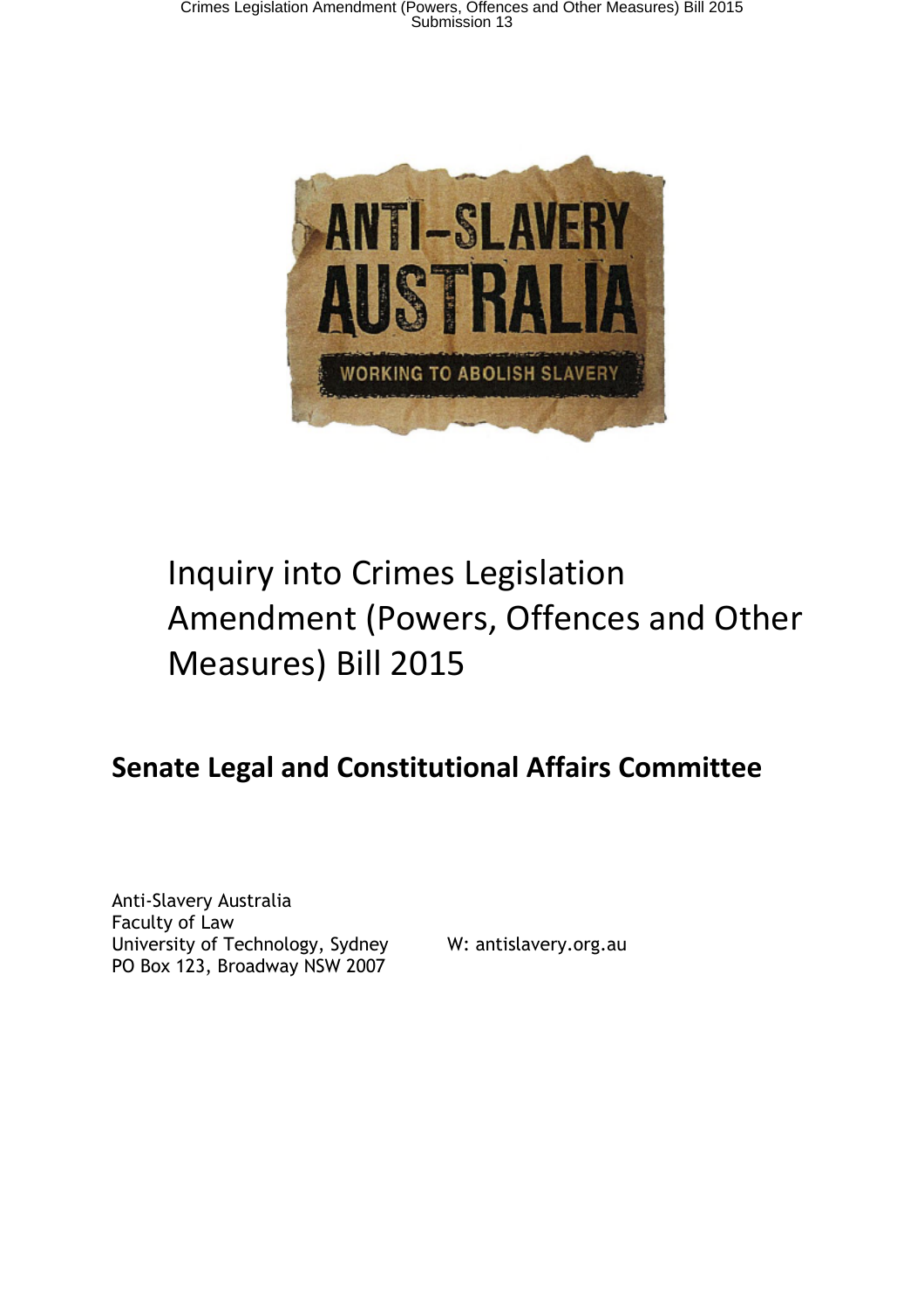# **Anti-Slavery Australia, University Of Technology, Sydney**

Anti-Slavery Australia welcomes the opportunity to provide this submission to the Senate Legal and Constitutional Affairs Committee Inquiry into *Crimes Legislation Amendment (Powers, Offences and Other Measures) Bill 2015* (the Bill)*.*

Anti-Slavery Australia at the University of Technology, Sydney is a specialist law, research and policy centre dedicated to advancing the rights of people who have experienced human trafficking, slavery and slavery-like practices including forced marriage. Anti-Slavery Australia includes a law practice which provides legal advice and representation to women, men and children who are at risk of or who are victims of forced marriage. The law practice has operated for 12 years and clients have access to qualified lawyers and migration agents.

This submission draws upon our research, publications and experience advising or representing people who have been at risk of, or subject to forced marriage.

# **Summary**

Anti-Slavery Australia makes this submission regarding Schedule 4 of the Crimes Legislation Amendment (Powers, Offences and Other Measures) Bill 2015. This Schedule sets out proposed amendments to those sections of the *Criminal Code Act* 1995 (the Act), dealing with forced marriage. We support the inclusion of these amendments and their passage as enacted legislation.

# **Expansion of the definition of forced marriage**

Forced marriage is currently defined in Subsection 270.7A (1) of the Act.

For the purposes of this Division, a marriage is a *forced marriage* if, because of the use of coercion, threat or deception, one party to the marriage (the *victim*) entered into the marriage without fully and freely consenting.

Anti-Slavery Australia endorses the proposed amendment expanding the definition of forced marriage contained in Subsection 270.7A(1). This amendment extends the definition to read:

- (1) A marriage is a *forced marriage* if one party to the marriage (the *victim*) entered into the marriage without freely and fully consenting:
	- a. Because of the use of coercion, threat or deception; or
	- b. Because the party was incapable of understanding the nature and effect of the marriage ceremony.

# **Provisions dealing with consent**

Anti-Slavery Australia supports broadening the consent provision to include consideration of the capacity to understand the nature and effect of the marriage ceremony. We note from the Explanatory Memorandum<sup>1</sup> that the issue of capacity may arise in relation to age or intellectual disability. The proposed amendments will increase the protection of the law and further promote the human rights of vulnerable people.

<sup>1</sup> The Parliament of the Commonwealth of Australia, House of Representatives, *Crimes Legislation Amendment (Powers, Offences and Other Measures) Bill 2015*, Explanatory Memorandum, paragraphs 12-14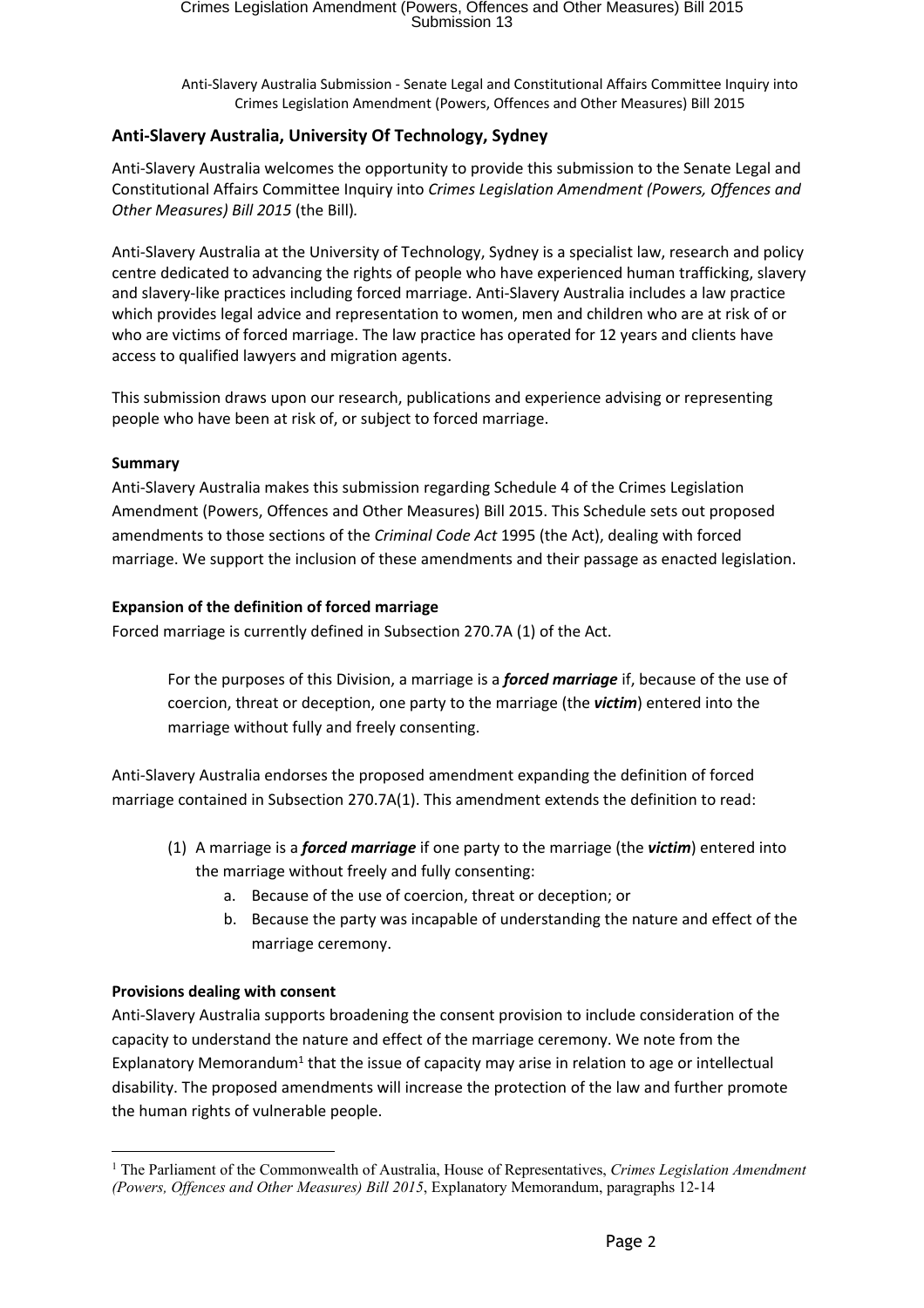The proposed amendment further expands the definition of forced marriage to affirm the paramount principle that free and full consent is an essential characteristic of a true marriage and as such the inclusion of the phrase "freely and fully consenting" at the beginning of the definition identifies consent as the central issue, with the provisions dealing with the lack of free and full consent set out in part (a) and (b).

# **Amendment to include a rebuttable presumption of incapacity for persons under 16 years of age**

The issue of consent can present a number of challenges in forced marriage prosecutions as referred to in the Explanatory Memorandum where, for example, a party may argue that a child was mature and consented to the ceremony. We recognise that in some circumstances a person under 16 years of age (probably close to the age of 16) may demonstrate strong evidence that they independently consented to a cultural ceremony with the full understanding of the nature and effect of that ceremony.

We welcome the proposed amendment to include a rebuttable presumption of incapacity for persons under the age of 16 years.

We observe that the proposed amendments are consistent with the Marriage Act provisions dealing with recognition of foreign marriages.<sup>2</sup>

#### **Amendment to increase penalties**

Anti-Slavery Australia supports the proposed increase in penalties for both the standard and aggravated offences to ensure they are commensurate with the penalties for other serious slaverylike offences.

#### **Further considerations regarding the Commonwealth response to forced marriage**

The following issues may be beyond the scope of the Committee's current inquiry. However we raise them as being highly relevant to the evolving Commonwealth response to forced marriage.

Anti-Slavery Australia supports the criminal justice response to forced marriage<sup>3</sup>. Additionally, we continue to advocate for the introduction of a civil response crafted in recognition of the challenges and complexities of forced marriage. To this end we see that there are strong arguments in support of the introduction of a complementary civil framework through amendments to the *Family Law Act 1975.<sup>4</sup>* We believe these civil responses would address a number of gaps in victim support and protection where people are at risk of or subject to a forced marriage.

#### **a. Protective and preventative orders for persons over the age of 18**

The Family Court of Australia and the Federal Circuit Court of Australia have jurisdiction under the *Family Law Act* 1975 (Cth) to issue protective and preventative orders for children. These orders may include orders preventing a child from leaving the jurisdiction to marry overseas.

<sup>2</sup> *Marriage Act 1961 (Cth), s88D*

<sup>3</sup> Frances Simmons & Jennifer Burn, 'Without Consent: Forced Marriage in Australia', (2013) 36 MULR 970.

<sup>4</sup> Ibid, 995-999.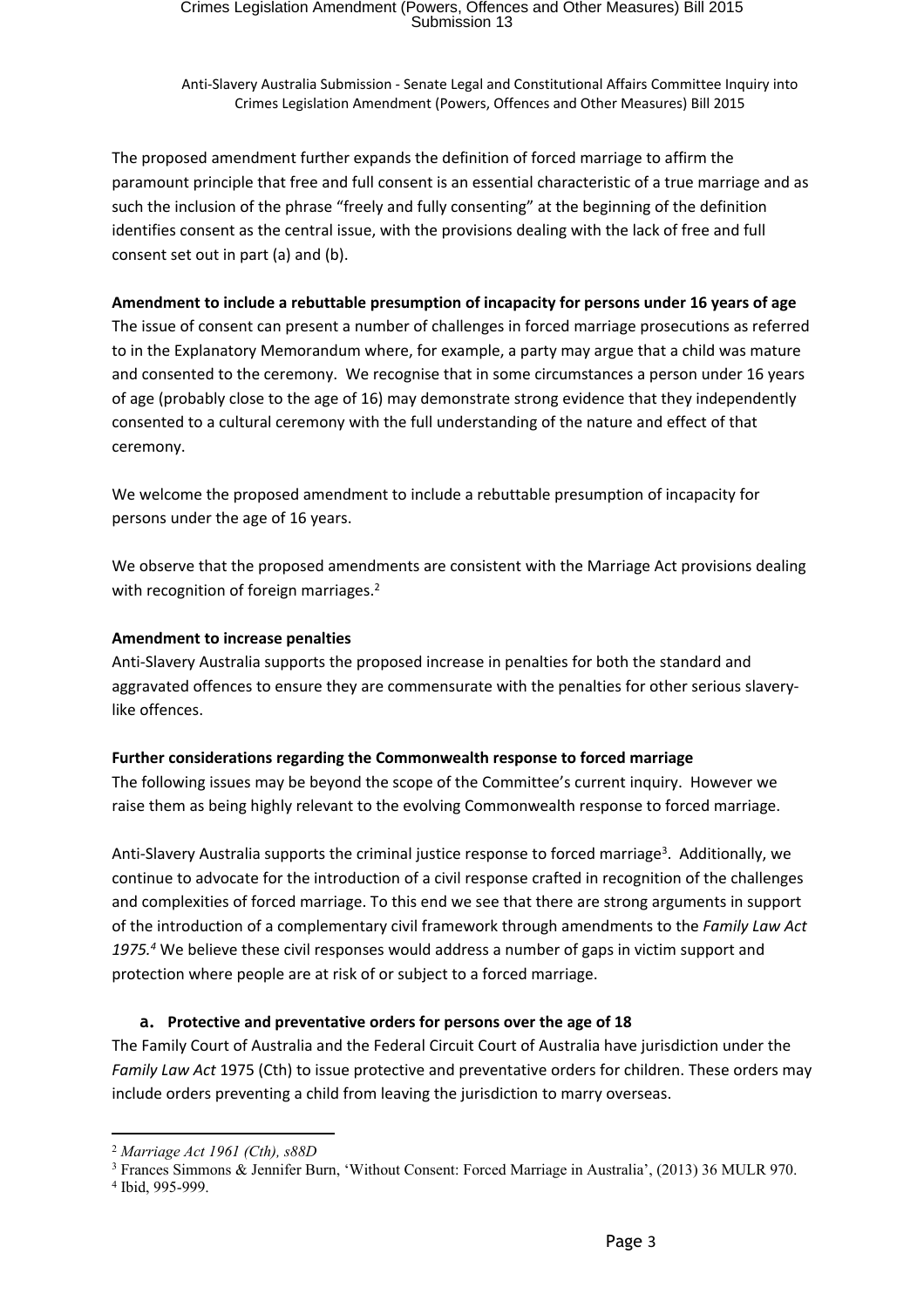The following are examples of the implementation of these orders:

- In one such case the Department of Human Services (DHS) in Victoria applied to the Family Court for orders to prevent a 13 year old girl being taken outside Australia for marriage and the court formed the view that such a marriage was not in her best interests and that 'a 14 year old child would not have the understanding of the significance of marriage which would be attributable to an adult.<sup>5</sup>
- In another example, a 17 year old telephoned the Australian Federal Police (AFP) and told the police that her family was making arrangements to take her out of Australia for marriage against her will. In an application to the court, the court ordered that the child's name be placed on the airport watch-list, that her passport be surrendered to the court and that her parents be restrained for assaulting, threatening, harassing or intimidating her.<sup>6</sup>

While these cases refer to children under the age of 18, it is the experience of Anti-Slavery Australia that there are vulnerable young women (and possibly young men) who are over the age of 18 and at risk of forced marriage. Vulnerable adults may be subject to intense family pressure and coercion to marry in the absence of full and free consent.

We are aware of cases where, for example, a vulnerable young adult feared being coerced to travel outside of Australia to be married. In such an emergency, the intense nature of the coercion may prevent them from reaching out to a Customs officer or AFP officer at the barrier, particularly in the presence of family members who have made threats against them.

For this reason, Anti-Slavery Australia recommends that the jurisdiction of the Family Court of Australia be broadened to permit the making of protective and preventative orders for people over the age of 18 in relation to forced marriage.<sup>7</sup>

In the United Kingdom, courts may make Forced Marriage Protection Orders (FMPO), for both adults and children at risk of or in a forced marriage, including orders for passports to be surrendered. The Forced Marriage (Civil Protection) Act <sup>8</sup> came into force in 2008 in the form of an amendment to the UK Family Law Act.<sup>9</sup> The court may make ex-parte orders in a number of circumstances including where there is a risk of significant harm to the person to be protected if the order is not made immediately or if it is likely that an applicant will be deterred or prevented from pursuing an application if an order is not made immediately.

Although there has been some criticism that the UK orders have had a slow take-up rate, it is expected that their use will increase with the introduction of the UK criminal justice response to

<sup>5</sup> Department of Human Services & Brouker and Anor [2010] FamCA 742 at [9], [19].

<sup>6</sup> Kandal & Khyatt & Ors [2010] FMCAfam 508.

<sup>7</sup> Frances Simmons & Jennifer Burn, 'Without Consent: Forced Marriage in Australia', (2013) 36 MULR 970, 993-999.

<sup>8</sup> *Forced Marriage (Civil Protection) Act 2007* (UK)

<sup>9</sup> *Family Law Act 1996* (UK) Part 4A.